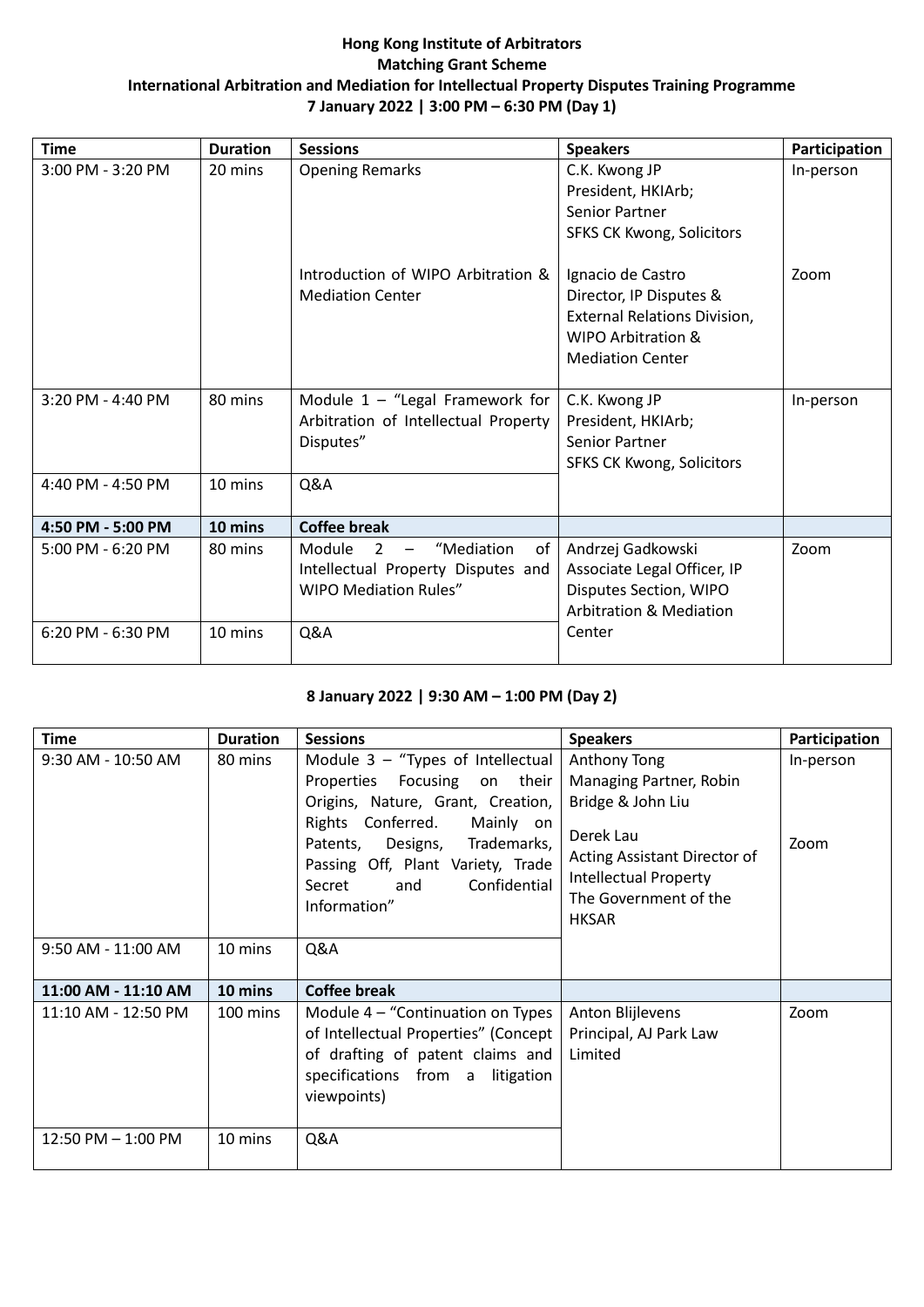### **Hong Kong Institute of Arbitrators Matching Grant Scheme International Arbitration and Mediation for Intellectual Property Disputes Training Programme 14 January 2022 | 3:00 PM – 6:30 PM (Day 3)**

| Time                                   | <b>Duration</b>    | <b>Sessions</b>                                                                                                                          | <b>Speakers</b>                                                                                                      | Participation |
|----------------------------------------|--------------------|------------------------------------------------------------------------------------------------------------------------------------------|----------------------------------------------------------------------------------------------------------------------|---------------|
| 3:00 PM - 4:30 PM                      | 90 mins            | Module $5 -$ "Domain Disputes Generally<br>and Comparison of .com, .cn and .hk<br>Rules"                                                 | C.K. Kwong JP<br>President, HKIArb;<br><b>Senior Partner</b><br>SFKS CK Kwong,                                       | In-person     |
| 4:30 PM - 4:40 PM                      | 10 mins            | Q&A                                                                                                                                      | Solicitors<br>Dandan Zhou<br>Legal Officer, IP<br>Disputes Section,<br>WIPO Arbitration &<br><b>Mediation Center</b> | Zoom          |
| 4:40 PM - 4:50 PM                      | 10 mins            | <b>Coffee Break</b>                                                                                                                      |                                                                                                                      |               |
| 4:50 PM - 6:20 PM<br>6:20 PM - 6:30 PM | 90 mins<br>10 mins | Module $6 -$ "Types of Intellectual Property<br>Disputes & Situation, Considerations of<br>Parties in Arbitration and Mediations"<br>Q&A | Douglas Clark<br>Principal, Global Head<br>of Dispute Resolution,<br>Rouse                                           | In-person     |
|                                        |                    |                                                                                                                                          |                                                                                                                      |               |

#### **15 January 2022 | 9:30 AM – 1:00 PM (Day 4)**

| <b>Time</b>         | <b>Duration</b> | <b>Sessions</b>                                                                                                                                                                                 | <b>Speakers</b>                                                            | Participation |
|---------------------|-----------------|-------------------------------------------------------------------------------------------------------------------------------------------------------------------------------------------------|----------------------------------------------------------------------------|---------------|
| 9:30 AM - 11:00 AM  | 90 mins         | Module $7-$ "The Arbitrability of Disputes<br>over Intellectual Property Rights                                                                                                                 | Professor Anselmo Reyes<br>International Judge,<br>Singapore International | Zoom          |
|                     |                 | Drafting of Arbitration Clause<br>Privilege                                                                                                                                                     | <b>Commercial Court</b><br>Douglas Clark                                   | In-person     |
|                     |                 | <b>Expert Evidence"</b>                                                                                                                                                                         | Principal, Global Head of<br>Dispute Resolution,<br>Rouse                  |               |
| 11:00 AM - 11:10 AM | 10 mins         | Q&A                                                                                                                                                                                             |                                                                            |               |
| 11:10 AM - 11:20 AM | 10 mins         | <b>Coffee Break</b>                                                                                                                                                                             |                                                                            |               |
| 11:20 AM - 12:50 PM | 90 mins         | Module $8 -$ "Arbitration & Mediation of<br>Intellectual Property disputes in the<br>context of IP<br>wider<br>Trading<br>Enforcement: Mainland & Hong Kong<br>Mutual Arrangement & Assistance" | Andrew Liao GBS, SBS,<br>SC, JP<br>Barrister-at-law                        | Zoom          |
| 12:50 PM - 1:00 PM  | 10 mins         | Q&A                                                                                                                                                                                             |                                                                            |               |